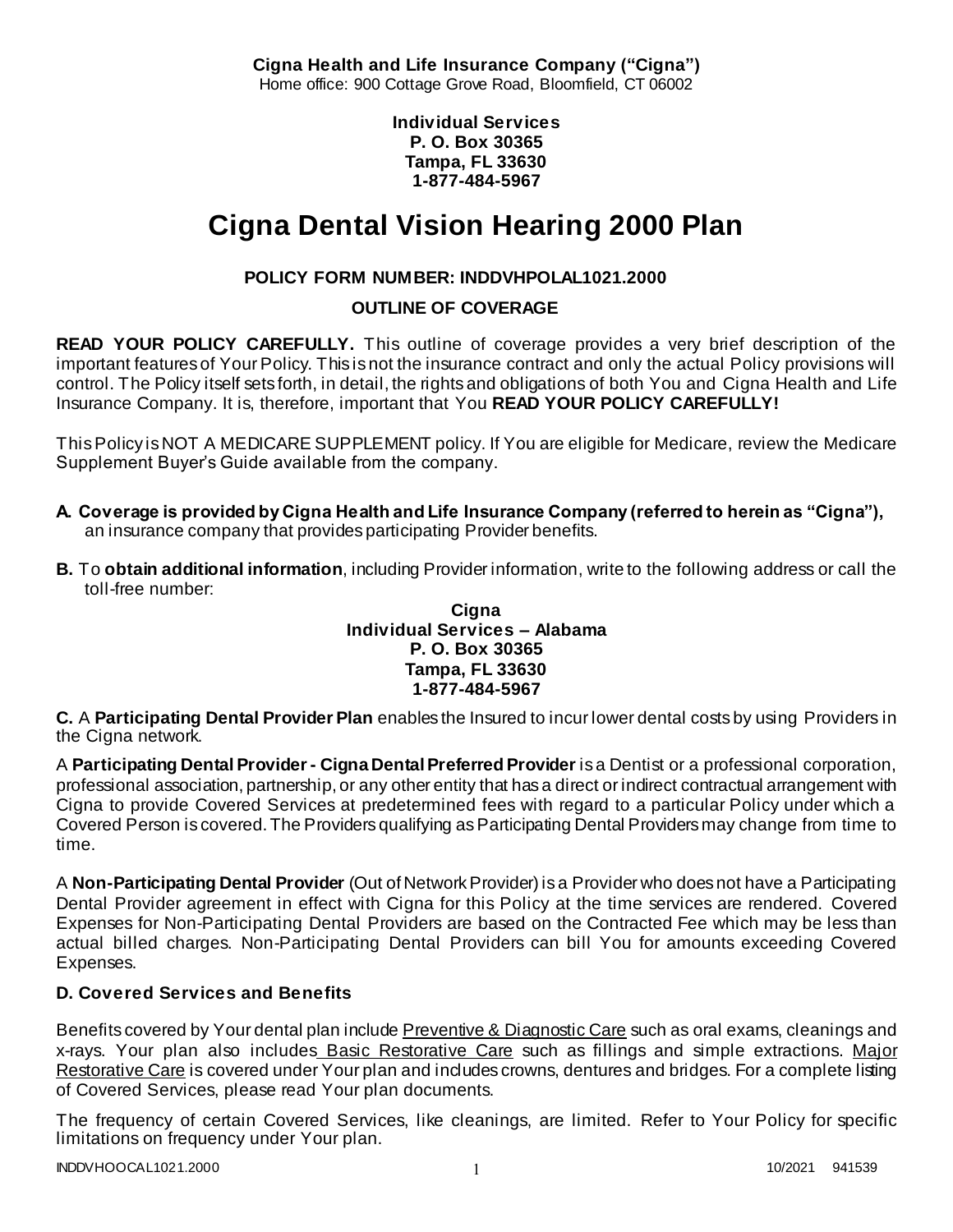### **Benefit Schedule**

The benefits outlined in the table below show the payment percentages for Covered Expenses **AFTER** any applicable Deductibles have been satisfied unless otherwise stated.

# **CIGNA DENTAL, VISION, AND HEARING INSURANCE** *The Schedule*

#### **For You and Your Dependents**

#### **The Schedule – Dental Benefits**

If You select a Participating Dental Provider, Your cost will be less than if You select a Non-Participating Dental Provider.

#### **Emergency Services**

The Benefit Percentage payable for Emergency Services charges made by a Non-Participating Dental Provider is the same Benefit Percentage as for Participating Dental Provider Charges. Dental Emergency services are required immediately to either alleviate pain or to treat the sudden onset of an acute dental condition. These are usually minor procedures performed in response to serious symptoms, which temporarily relieve significant pain, but do not effect a definitive cure, and which, if not rendered, will likely result in a more serious dental or medical complication.

#### **Dental Deductibles**

Dental Deductibles are expenses to be paid by You or Your Dependent. Dental Deductibles are in addition to any Coinsurance. Once the Dental Deductible maximum in The Schedule has been reached, You and Your family need not satisfy any further dental deductible for the rest of that year.

#### **Participating Dental Provider Payment**

Participating Dental Provider services are paid based on the Contracted Fee agreed upon by the provider and Cigna.

#### **Non-Participating Dental Provider Payment**

Non-Participating Dental Provider services are paid based on the Contracted Fee.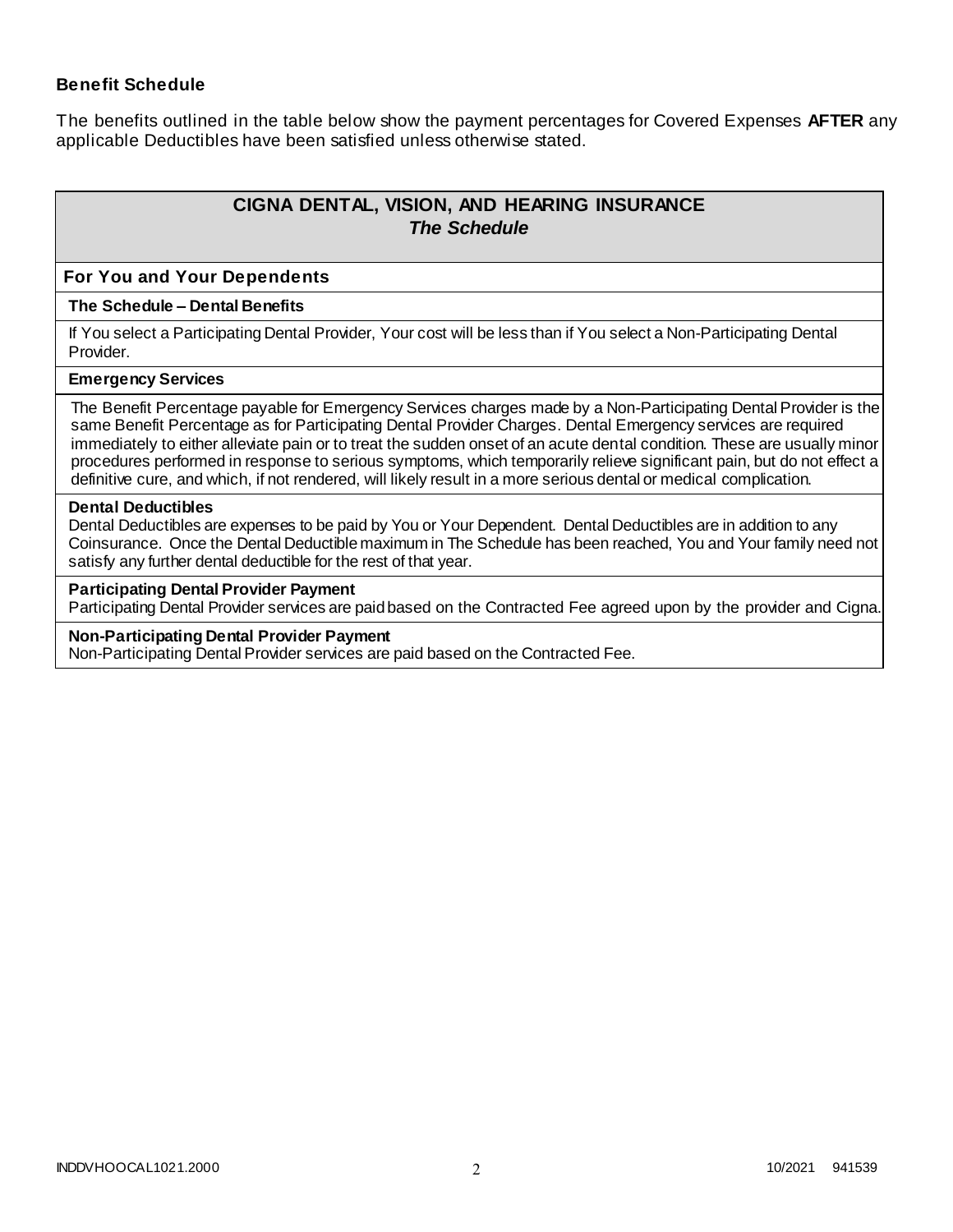| DENTAL BENEFIT HIGHLIGHTS                                                                                                                                                                                                                                          |                                                  |
|--------------------------------------------------------------------------------------------------------------------------------------------------------------------------------------------------------------------------------------------------------------------|--------------------------------------------------|
| Classes I, II, III<br><b>Calendar Year Maximum</b>                                                                                                                                                                                                                 | \$1,500 per person                               |
| <b>Calendar Year Dental Deductible</b><br>Individual                                                                                                                                                                                                               | \$100 per person<br>Not Applicable to Class I    |
| Class I                                                                                                                                                                                                                                                            | The Percentage of Covered Expenses the Plan Pays |
| Preventive Care<br>Oral Exams<br>Routine Cleanings<br>Routine X-rays<br>Non-Routine X-rays<br><b>Fluoride Application</b><br><b>Sealants</b><br>Space Maintainers (non-orthodontic)<br>Emergency Care to Relieve Pain                                              | 100%                                             |
| <b>Class II</b>                                                                                                                                                                                                                                                    | The Percentage of Covered Expenses the Plan Pays |
| <b>Basic Restorative</b><br>Fillings<br>Surgical Extraction of Impacted Teeth<br>Oral Surgery, Simple Extractions<br>Relines, Rebases, and Adjustments<br>Repairs - Bridges, Crowns, and Inlays<br>Repairs - Dentures                                              | 70% after dental deductible                      |
| <b>Class III</b>                                                                                                                                                                                                                                                   | The Percentage of Covered Expenses the Plan Pays |
| Major Restorative<br>Crowns / Inlays / Onlays<br>Root Canal Therapy / Endodontics<br><b>Minor Periodontics</b><br><b>Major Periodontics</b><br>Oral Surgery, All Except Simple Extractions<br>Prosthesis Over Implant<br>Anesthetics<br>Dentures<br><b>Bridges</b> | 50% after dental deductible                      |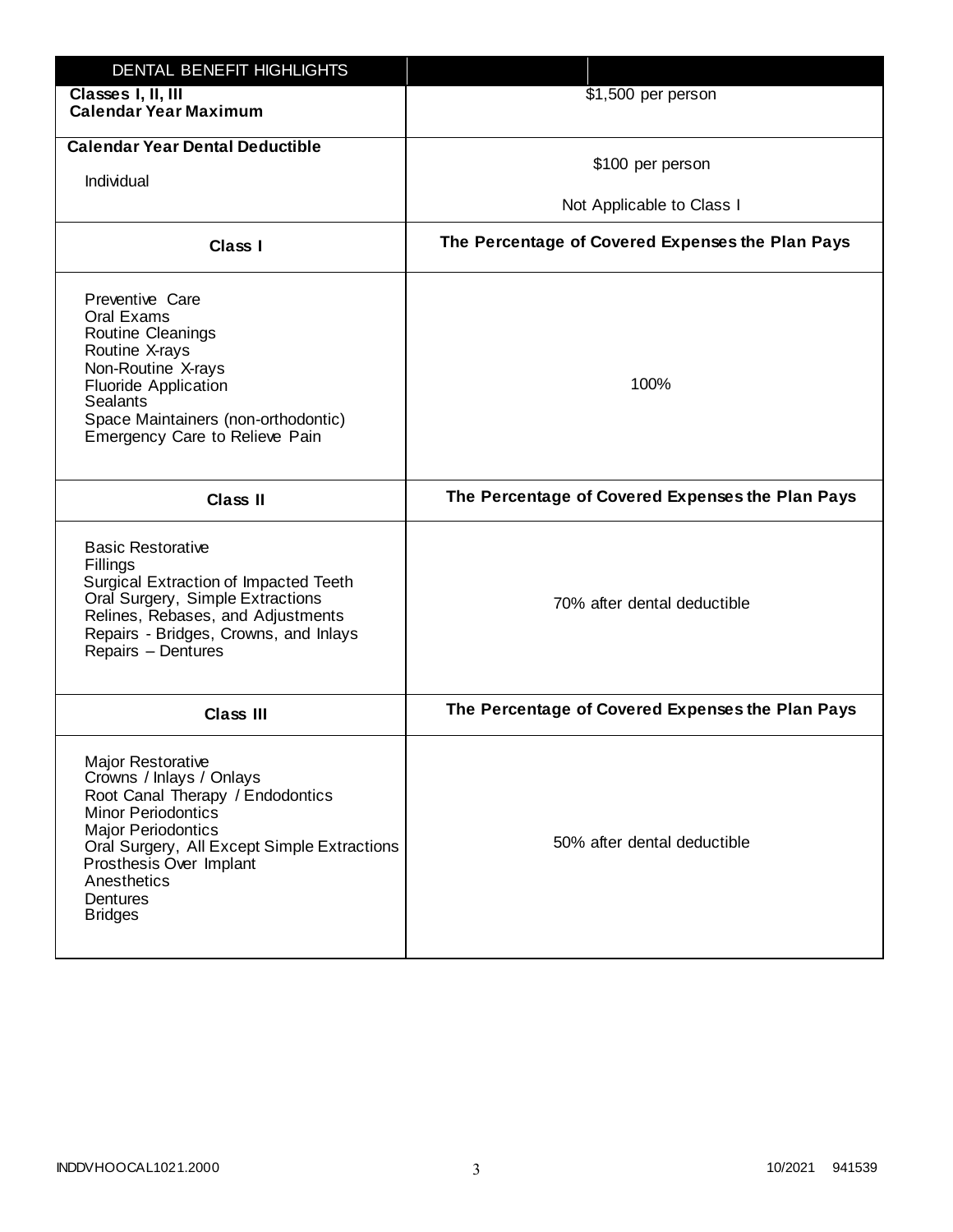| The Schedule - Vision Benefits                                                                  |                                                                                         |
|-------------------------------------------------------------------------------------------------|-----------------------------------------------------------------------------------------|
| VISION BENEFIT HIGHLIGHTS                                                                       |                                                                                         |
| Eye Examinations, including refraction                                                          | The plan pays 50% of expenses, not to exceed a \$75 calendar<br>year maximum per person |
| Materials (corrective eyeglasses or contact<br>lenses, including fittings and follow-up visits) | \$200 calendar year maximum per person                                                  |

| The Schedule - Hearing Benefits                             |                                        |
|-------------------------------------------------------------|----------------------------------------|
| <b>HEARING BENEFIT HIGHLIGHTS</b>                           |                                        |
| <b>Hearing Examinations</b>                                 | \$50 calendar year maximum per person  |
| Materials (Hearing Aids, including fittings<br>and repairs) | \$500 calendar year maximum per person |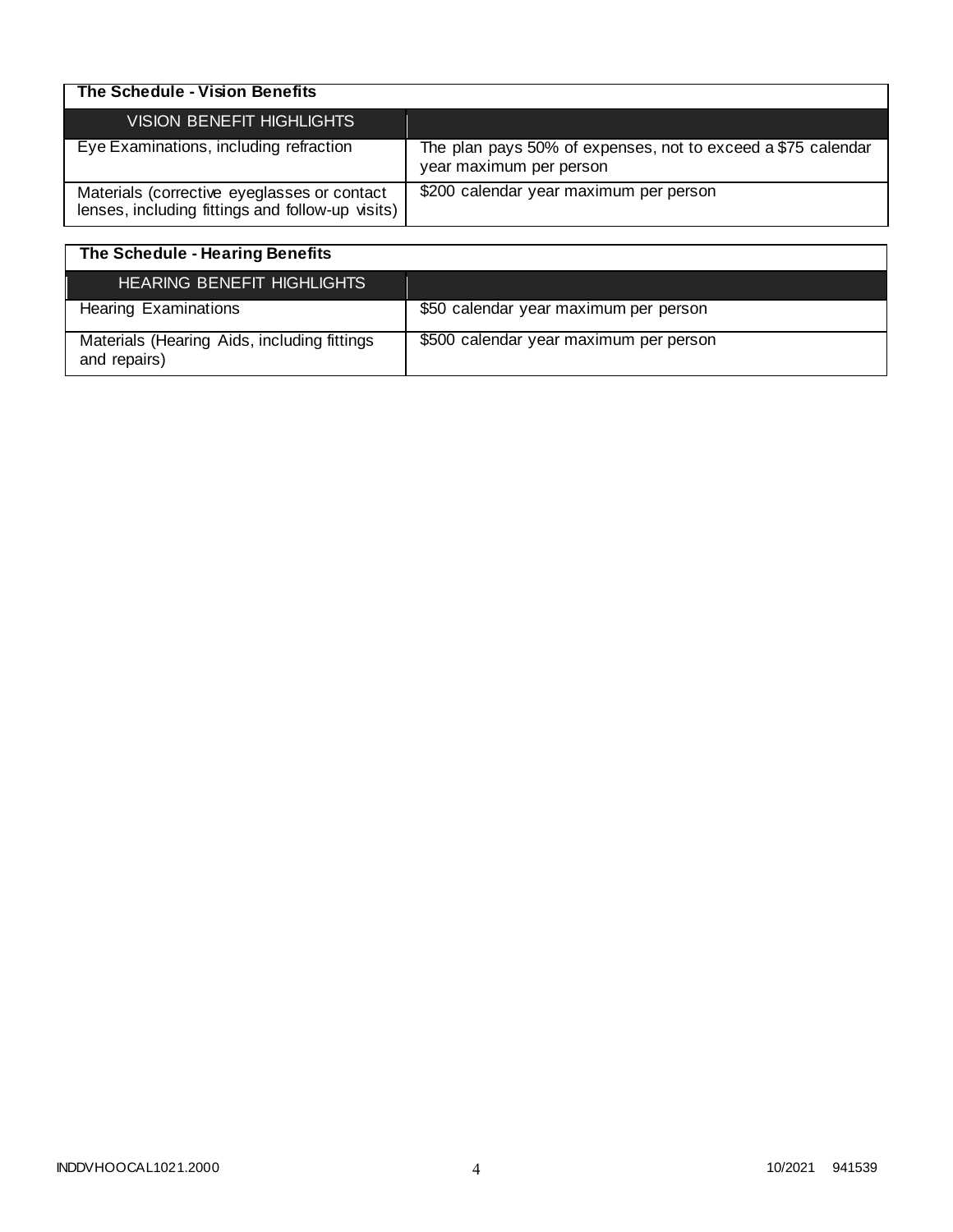# **Waiting Periods**

A Covered Person may access their dental, vision, and hearing benefit insurance once he or she has satisfied the following waiting periods.

- there is no waiting period for Class I or II dental benefits or for vision and hearing benefits.
- after 12 consecutive months of coverage dental benefits will increase to include the list of Class III procedures.

### **Missing Teeth Limitation**

- There is no payment for replacement of teeth that are missing when a person first becomes insured.
- This payment limitation no longer applies after 24 months of continuous coverage.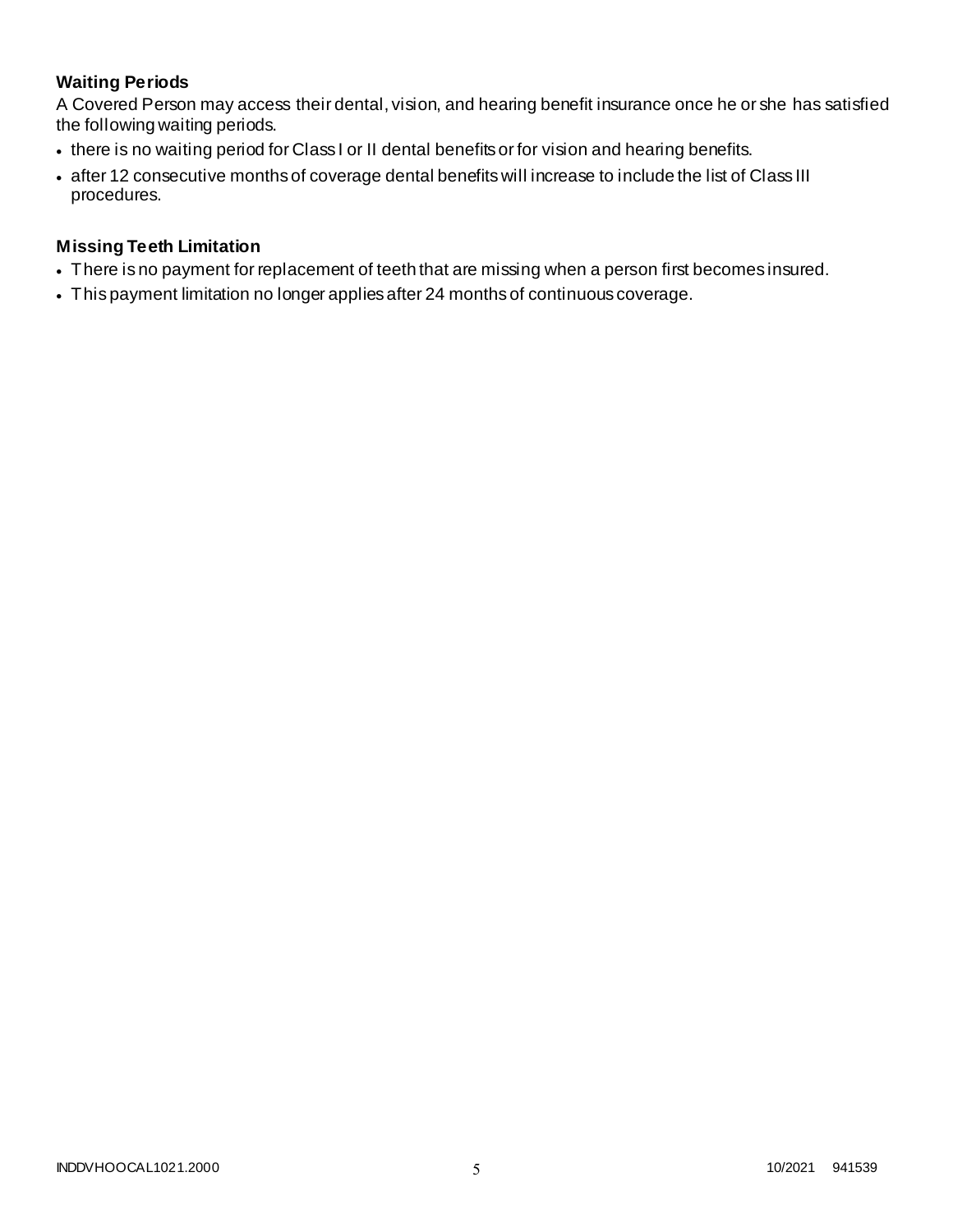# **E. Insured's Financial Responsibility**

The Insured is responsible for paying the monthly or quarterly premium on a timely basis. The Insured is also responsible to pay Providers for charges that are applied to the Deductibles, Coinsurance, and any am ounts charged by Non-Participating Dental Providers in excess of the Contracted Fee. In addition, any charges for Medically Necessary and/or Dentally Necessary items that are excluded under the Policy are the responsibility of the Insured.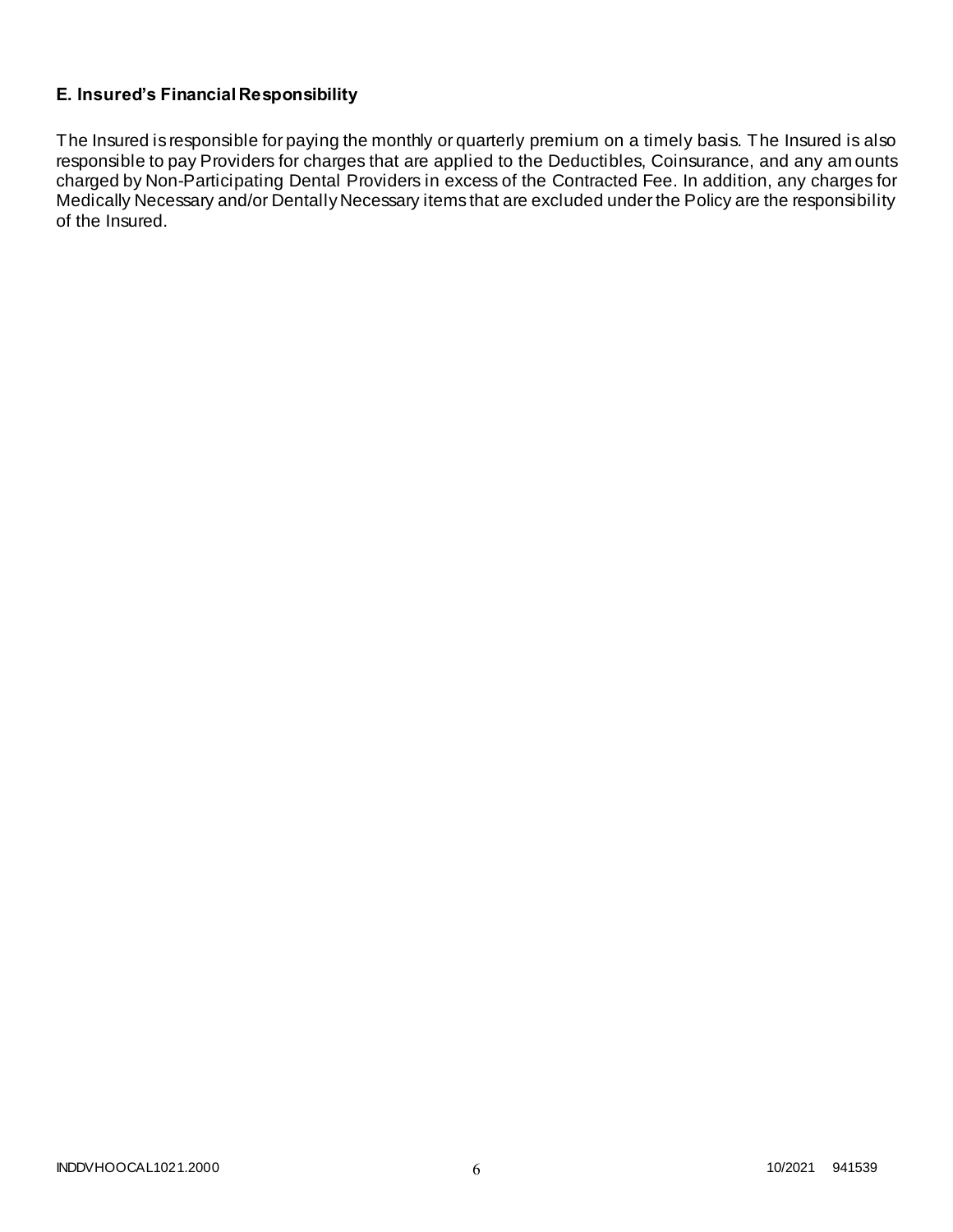# **F. Exclusions And Limitations: What Is Not Covered By This Policy**

# **Expenses Not Covered**

Covered Expenses will not include, and no payment will be made for:

- procedures which are not included in the list of Covered Dental Services, Covered Vision Services, or Covered Hearing Services;
- cone beam imaging;
- instruction for plaque control, oral hygiene and diet;
- core build-ups;
- veneers;
- precious or semi-precious metals for crowns, bridges and abutments;
- restoration of teeth which have been damaged by erosion, attrition or abrasion;
- bite registrations; precision or semi-precision attachments; or splinting;
- implants or implant related services;
- orthodontic treatment, except for the treatment of cleft lip and cleft palate;
- general anesthesia or intravenous sedation, when used for the purposes of anxiety control or patient management is not covered; may be considered only when medically or dentally necessary and when in conjunction with covered complex oral surgery;
- athletic mouth guards;
- services performed solely for cosmetic reasons;
- personalization or decoration of any dental device or dental work;
- replacement of an appliance per benefit guidelines;
- services that are deemed to be medical in nature;
- services and supplies received from a hospital;
- prescription drugs;
- plano lenses;
- VDT (video display terminal)/computer eyeglass benefit;
- medical or surgical treatment of the eyes;
- any type of corrective vision surgery, including LASIK surgery, radial ketatonomy (RK), automated lamellar keratoplasty (ALK), or conductive keratoplasty (CK);
- Orthoptic or vision training and any associated supplemental testing;
- any eye examination, or any corrective eyewear, required by an employer as a condition of employment;
- safety eyewear;
- sub-normal vision aids or non-prescription lenses;
- Magnification or low vision aids not shown as covered in the Schedule of Vision Coverage;
- Assistive Listening Devices (ALDs);
- medical and/or surgical treatment of the internal or external structures of the ear, including but not limited to Cochlear implants;
- Hearing Aids not prescribed by a Licensed Hearing Care Professional;
- ear protective devices or plugs;
- Hearing Aids maintenance/service contracts, ear molds and other miscellaneous repairs;
- Hearing Aids purchased online or over the counter (OTC); or
- Disposable Hearing Aids.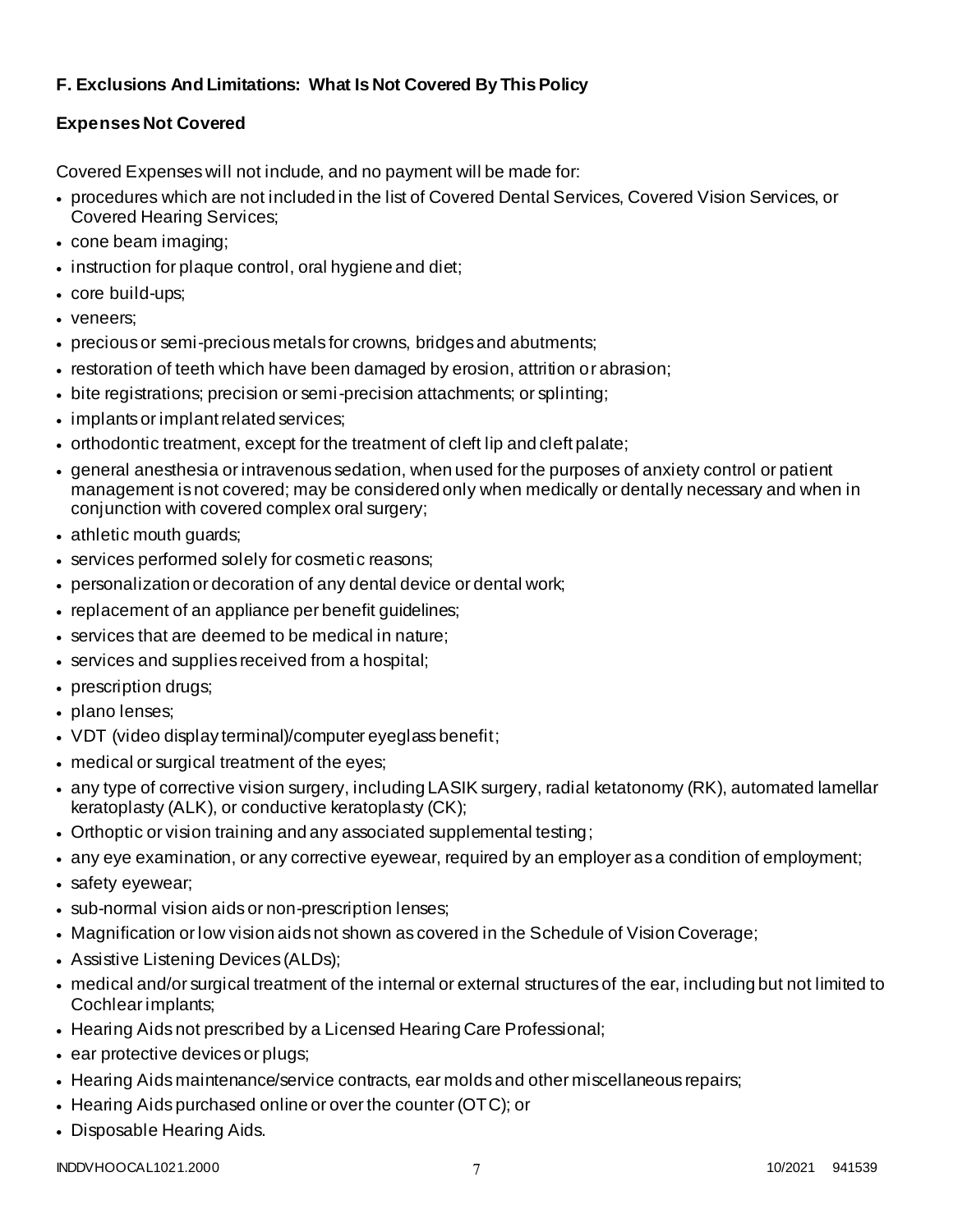### **General Limitations**

No payment will be made for expenses incurred for You or any one of Your Dependents:

- For services not specifically listed as Covered Services in this Policy;
- For services or supplies that are not Medically Necessary;
- For services received before the Effective Date of coverage;
- For services received after coverage under this Policy ends;
- For services for which You have no legal obligation to pay or for which no charge would be made if You did not have insurance coverage;
- For Professional services or supplies received or purchased directly or on Your behalf by anyone, including a Provider, from any of the following:
	- Yourself or Your employer;
	- a person who lives in the Covered Person's home, or that person's employer;
	- a person who is related to the Covered Person by blood, marriage or adoption, or that person's employer.
- for or in connection with an Injury arising out of, or in the course of, any employment for wage or profit;
- for or in connection with a Sickness which is covered under any workers' compensation or similar law;
- for charges made by a Hospital owned or operated by or which provides care or performs services for, the United States Government, if such charges are directly related to a condition which occurred while serving in the military or an associated auxiliary unit;
- services or supplies received due to an act of war, declared or undeclared while serving in the military or an associated auxiliary unit;
- to the extent that payment is unlawful where the person resides when the expenses are incurred;
- for charges which the person is not legally required to pay;
- for charges which would not have been made if the person had no insurance;
- to the extent that billed charges exceed the rate of reimbursement as described in the Schedule;
- for charges for unnecessary care, treatment or surgery;
- to the extent that You or any of Your Dependents is in any way paid or entitled to payment for those expenses by or through a public program, other than Medicaid;
- for or in connection with experimental procedures or treatment methods not approved by the American Dental Association or the appropriate dental specialty society;
- Procedures that are a covered expense under any other plan which provides dental, vision, or he aring benefits;
- To the extent that benefits are paid or payable for those expenses under the mandatory part of any auto insurance policy written to comply with a "no-fault" insurance law or an uninsured motorist insurance law. Cigna will take into account any adjustment option chosen under such part by You or any one of Your Dependents.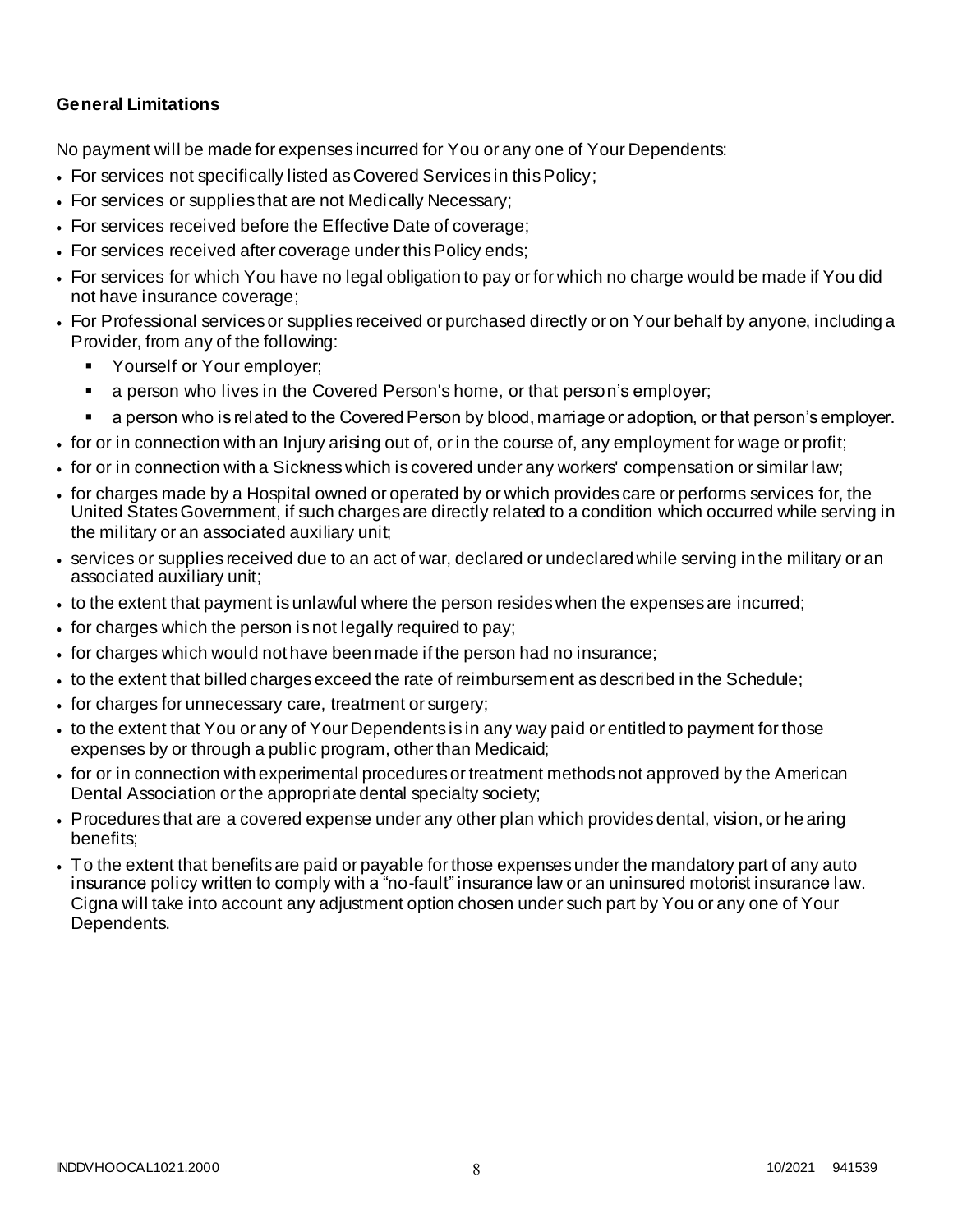### **G. Predetermination of Dental Benefits Program**

Predetermination of Benefits is a voluntary review of a Dentist's proposed treatment plan and expected charges. It is not preauthorization of service and is not required.

The treatment plan should include supporting pre-operative x-rays and other diagnostic materials as requested by Cigna's dental consultant. If there is a change in the treatment plan, a revised plan shoul d be submitted.

Cigna will determine covered dental expenses for the proposed treatment plan. If there is no Predetermination of Benefits, Cigna will determine covered dental expenses when it receives a claim.

Review of proposed treatment is advised whenever extensive dental work is recommended when charges exceed **\$500**.

Predetermination of Benefits is not a guarantee of a set payment. Payment is based on the services that are actually delivered and the coverage in force at the time services are completed.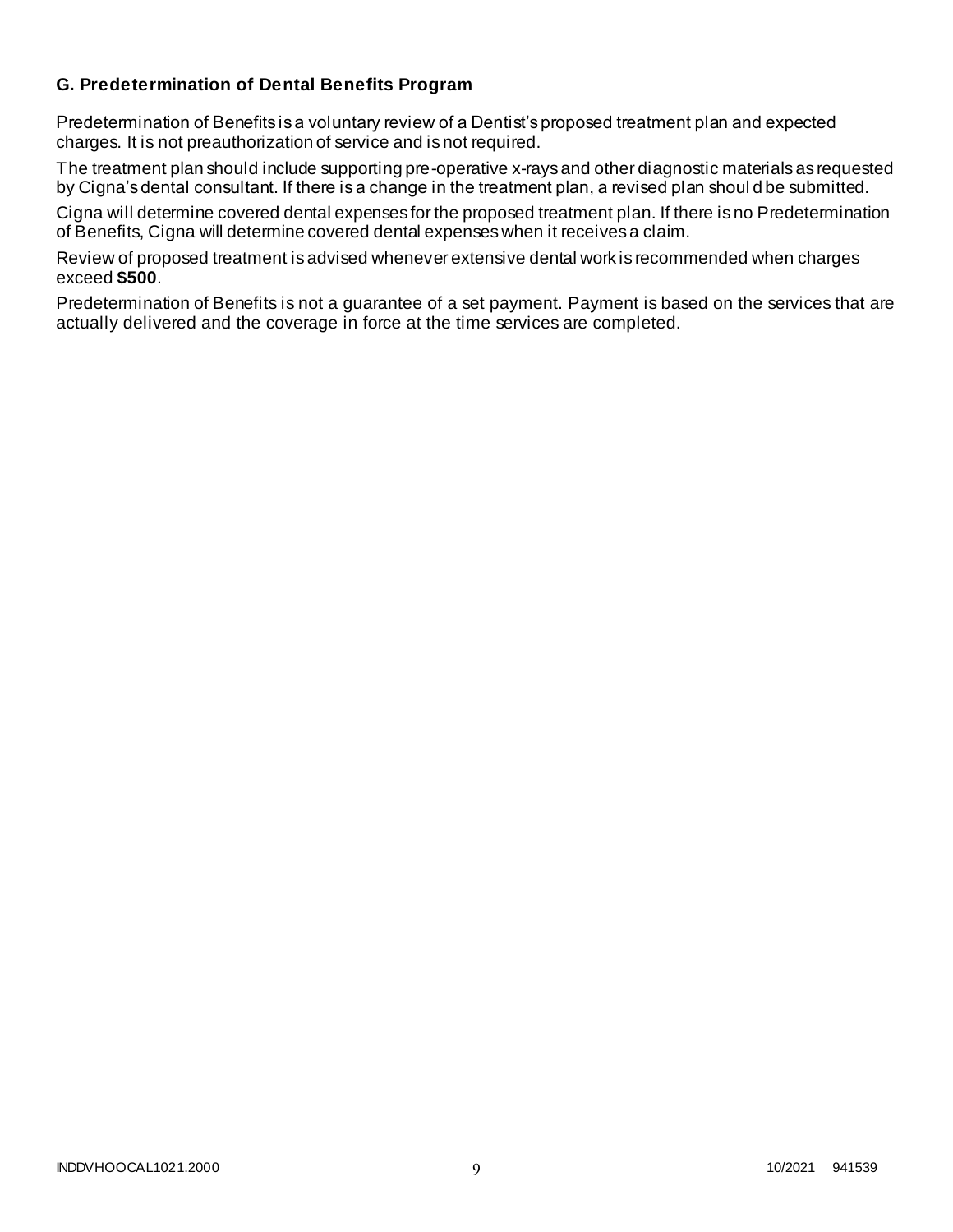### **H. General Provisions**

### **WHEN YOU HAVE A COMPLAINT OR AN APPEAL**

For the purposes of this section, any reference to "You," "Your" or "Yourself" also refers to a representative or provider designated by You to act on Your behalf, unless otherwise noted.

We want You to be completely satisfied with the care You receive. That is why We have established a process for addressing Your concerns and solving Your problems.

#### **Start with Member Services**

We are here to listen and help. If You have a concern regarding a person, a service, the quality of care, or contractual benefits, You can call Our toll-free number and explain Your concern to one of Our Customer Service representatives. You can also express that concern in writing. Please call or write to Us at the following:

Customer Services Toll-Free Number or address on mycigna.com, explanation of benefits or claim form

We will do Our best to resolve the matter on Your initial contact. If We need more time to review or investigate Your concern, We will get back to You as soon as possible, but in any case within 30 days.

If You are not satisfied with the results of a coverage decision, You can start the appeals procedure.

### **Appeals Procedure**

Cigna has a two step appeals procedure for coverage decisions. To initiate an appeal, You must submit a request for an appeal in writing within 365 days of receipt of a denial notice. You should state the reason why You feel Your appeal should be approved and include any information supporting Your appeal. If You are unable or choose not to write, You may ask to register Your appeal by telephone. Call or write to Us at the toll-free number or address on Your Benefit Identification card, explanation of benefits or claim form.

### **Level One Appeal**

Your appeal will be reviewed and the decision made by someone not involved in the initial decision. Appeals involving Medical Necessity or clinical appropriateness will be considered by a health care professional.

For level one appeals, We will respond in writing with a decision within 30 calendar days after We receive an appeal for a postservice coverage determination. If more time or information is needed to make the determination, We will notify You in writing to request an extension of up to 15 calendar days and to specify any additional information needed to complete the review.

If You are not satisfied with Our level-one appeal decision, You may request a level-two appeal.

### **Level Two Appeal**

If You are dissatisfied with Our level one appeal decision, You may request a second review. To start a level two appeal, follow the same process required for a level one appeal.

Most requests for a second review will be conducted by the Appeals Committee, which consists of at least three people. Anyone involved in the prior decision may not vote on the Committee. For appeals involving Medical Necessity or clinical appropriateness, the Committee will consult with at least one Dentist reviewer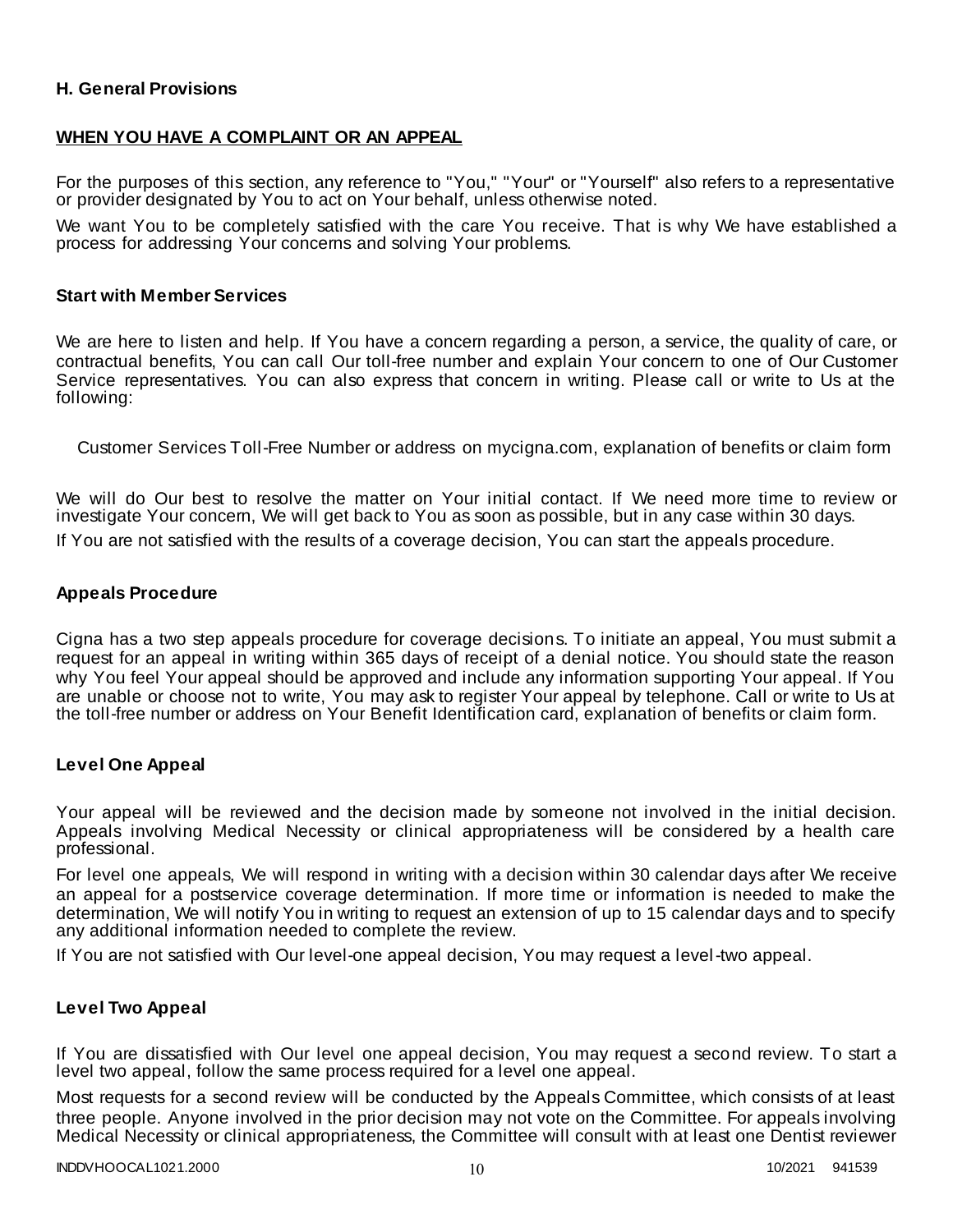in the same or similar specialty as the care under consideration, as determined by Cigna's Denti st reviewer. You may present Your situation to the Committee in person or by conference call.

For level two appeals We will acknowledge in writing that We have received Your request and schedule a Committee review. For postservice claims, the Committee review will be completed within 30 calendar days. If more time or information is needed to make the determination, We will notify You in writing to request an extension of up to 15 calendar days and to specify any additional information needed by the Committee to complete the review. You will be notified in writing of the Committee's decision within five working days after the Committee meeting, and within the Committee review time frames above if the Committee does not approve the requested coverage.

### **Notice of Benefit Determination on Appeal**

Every notice of an appeal decision will be provided in writing or electronically and, if an adverse determination, will include:

- (1) the specific reason or reasons for the denial decision;
- (2) reference to the specific Policy provisions on which the decision is based;
- (3) a statement that the claimant is entitled to receive, upon request and free of charge, reasonable access to and copies of all documents, records, and other Relevant Information as defined;
- (4) upon request and free of charge, a copy of any internal rule, guideline, protocol or other similar criterion that was relied upon in making the adverse determination regarding Your appeal, and an explanation of the scientific or clinical judgment for a determination that is based on a medical necessity, experimental treatment or other similar exclusion or limit.

### **Relevant Information**

Relevant Information is any document, record, or other information which was relied upon in making the benefit determination; was submitted, considered, or generated in the course of making the benefit determination, without regard to whether such document, record, or other information was relied upon in making the benefit determination; demonstrates compliance with the administrative processes and safeguards required by federal law in making the benefit determination; or constitutes a statement of policy or guidance with respect to the plan concerning the denied treatment option or benefit or the claimant's diagnosis, without regard to whether such advice or statement was relied upon in making the benefit determination.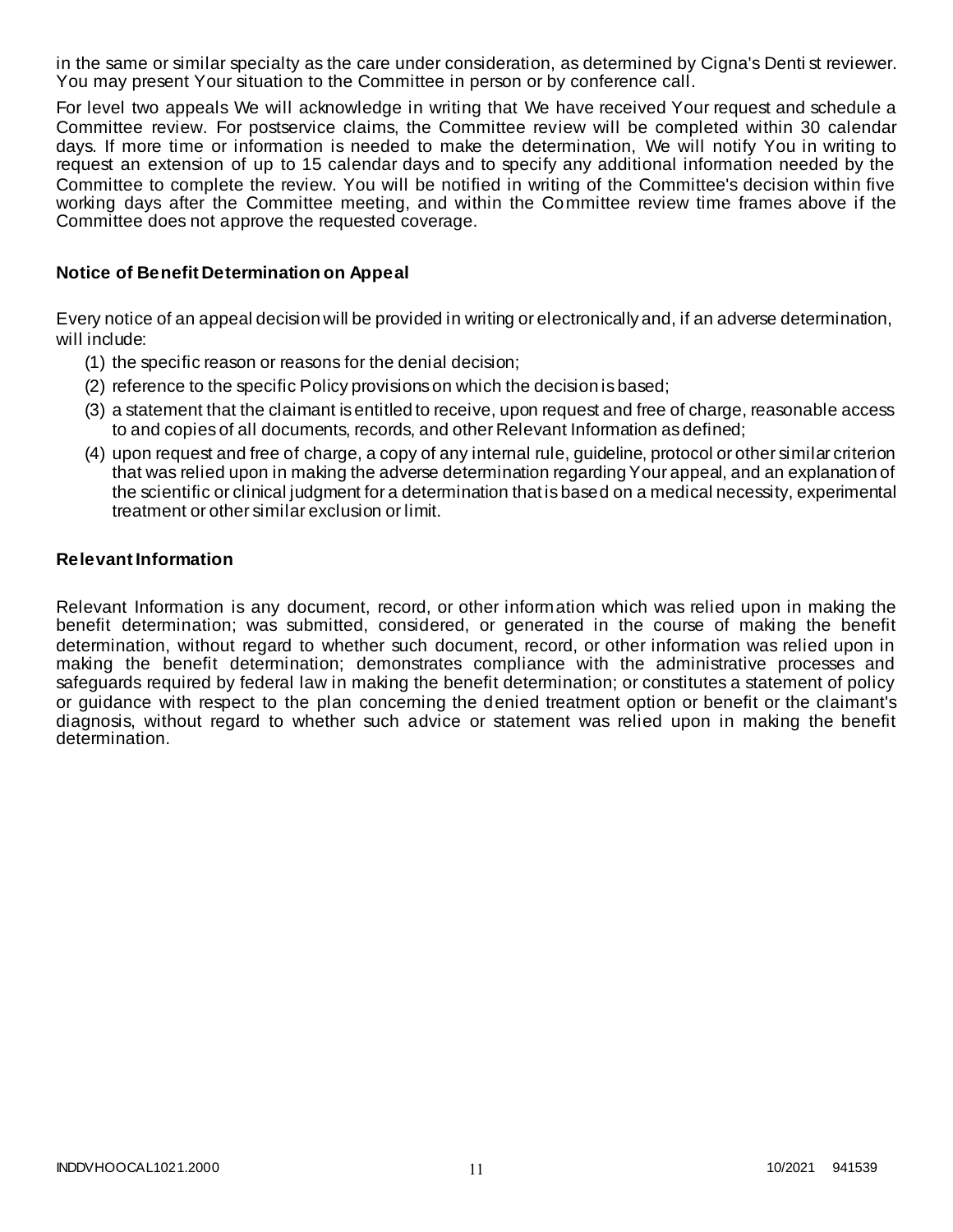# **I. Participating Dental Providers**

Cigna will provide a current list of Dentists currently participating with Cigna and their locations to each Covered Person upon request.

To verify if a Dentist is currently participating with Cigna and is accepting new Cigna Insureds, the Covered Person should visit Our website at mycigna.com.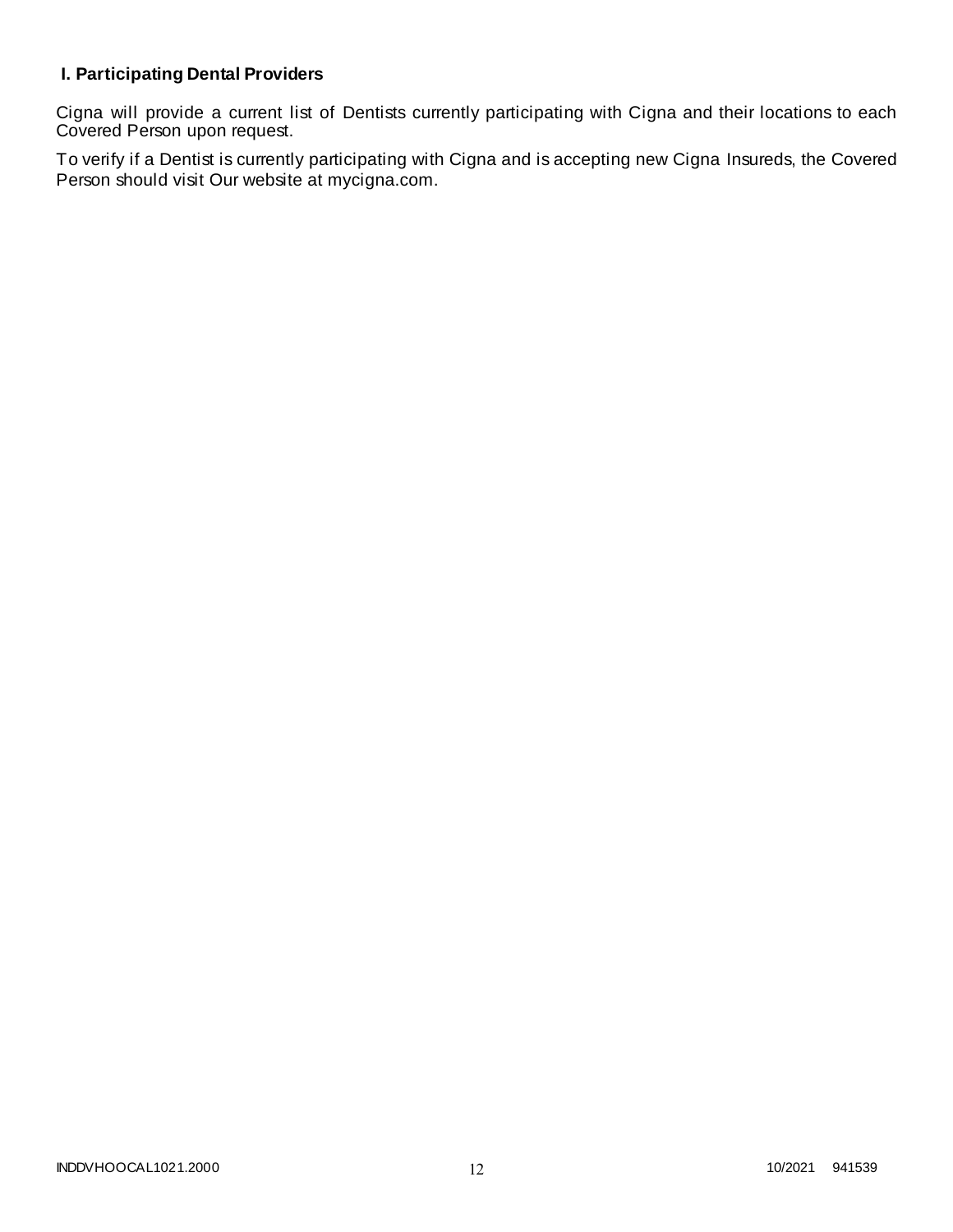### **J. Renewability, Eligibility, and Continuation**

1. The Policy will renew except for the specific events stated in the Policy. Cigna may change the premiums of the Policy with 60 days written notice to the Insured. However, Cigna will not refuse to renew or change the premium schedule for the Policy on an individual basis, but only for all Insureds in the same class and covered under the same Policy as You.

2. The individual plan is designed for residents of Alabama who are not enrolled under or covered by any other group or individual health coverage. You must notify Cigna of all changes that may affect any Covered Person's eligibility under the Policy.

3. You or Your Dependent(s) will become ineligible for coverage:

- When premiums are not paid according to the due dates and grace periods described in the premium section.
- With respect to Your Spouse, Domestic Partner, or partner to a Civil Union: when the Spouse is no longer married to the Insured or when the union is dissolved.
- With respect to You and Your Family Member(s): when You no longer meet the requirements listed in the Conditions of Eligibility section.
- The date the Policy terminates.
- When the Insured no longer lives in the Service Area.

4. If a Covered Person's eligibility under this Plan would terminate due to the Insured's death, divorce or if other Dependents would become ineligible due to age or no longer qualify as dependents for coverage under this Plan; except for the Insured's failure to pay premium, the Covered Person's insurance will be continued if the Covered Person exercising the continuation right notifies Cigna and pays the appropriate monthly premium within 60 days following the date this Policy would otherwise terminate. Any waiting periods in the new Plan will be considered as being met to the extent coverage was in force under this Plan.